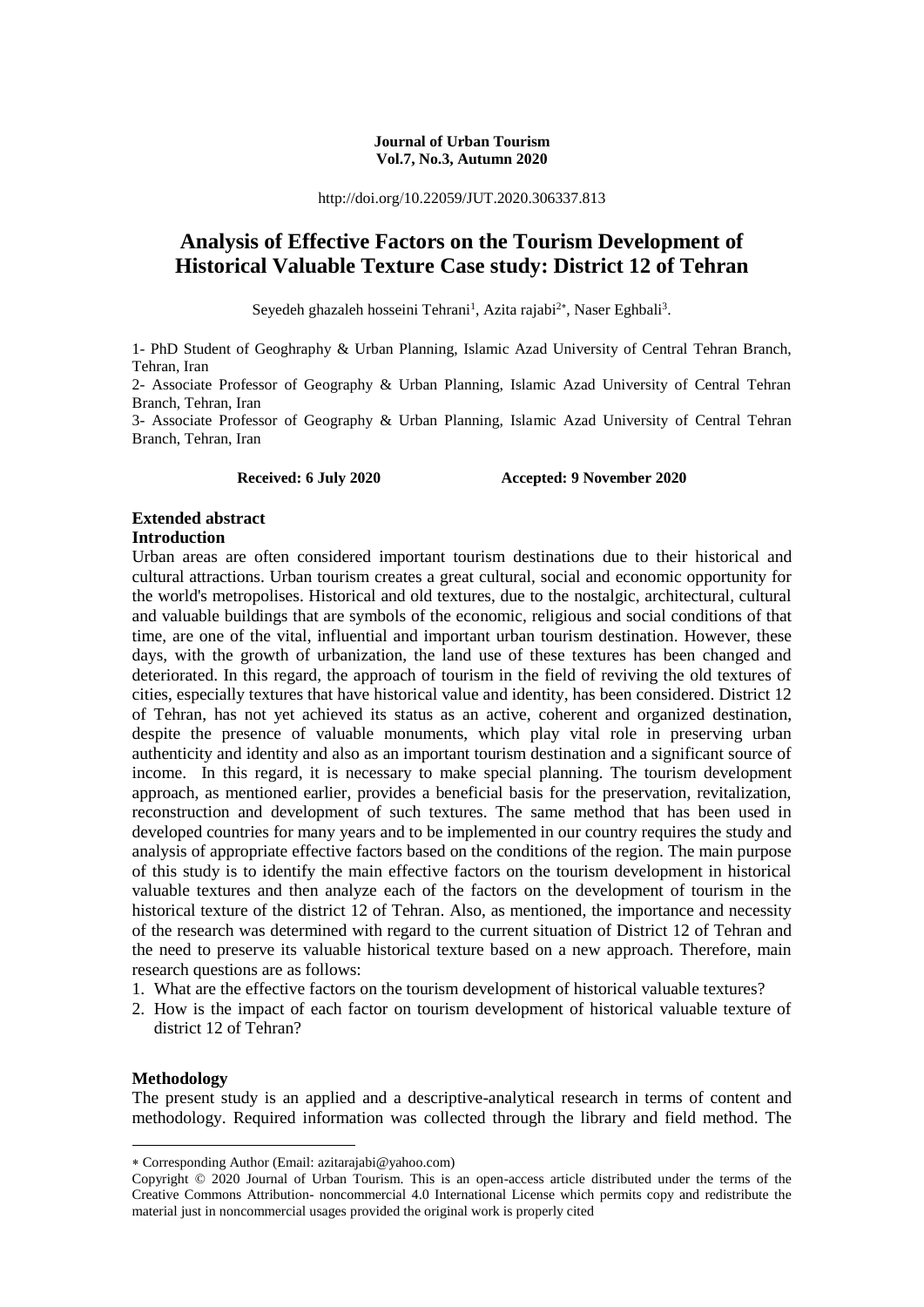statistical population of this study includes tourism and urban planning experts that finally, after sample calculation by Sample Power software, 246 people were identified. Also in order to analyze the extent of impact of each final factors on the dependent variable of tourism development of historical valuable texture, quantitative software Smart-PLS has been used.

#### **Results and discussion**

Finally, through reviewing the literature of the research and theoretical foundations, six factors including welfare, access and infrastructure, attraction quality, mental image, financial and human resources management and security have been identified as key components of tourism development of historical valuable textures. Then, the effect of each of these factors has been investigated via the Smart-PLS software. According to the results, all 6 factors and their impact on the tourism development of historical valuable texture were significant. According to the path analysis, the safety factor with the path coefficient 0/391, human and financial resources management 0/250, welfare facilities 0/224, mental image 0/177, access and infrastructure 0/141 and attraction quality 0/132 have the most impact on tourism development of historical valuable texture of district 12 of Tehran.

#### **Conclusions**

From the point of view of experts, it is clear that historical valuable contexts play a key and effective role in the identity of a society, city and country. The tourism approach has been considered in the field of reviving historical textures for nearly two decades. The development of tourism not only preserves and revives historical textures, but also leads to economic prosperity and social dynamism in urban centers and historical textures. Accordingly, experts, especially the World Tourism Organization, have proposed standard criteria in the field of effective factors on the tourism development, which have a comprehensive and specialized perspective and can be said only in the light of their realization can expect the development of tourism, especially tourism in historical textures. Based on the results obtained from quantitative analysis in Smart-PLS software, it turned out that the security factor was ranked first among the other ones. Also the mental image factor which is one of the distinguishing features of the present study is also ranked fourth and ahead of the two factors of accessibility and quality of attractions, that implies the importance of the cognition and perception of tourists from the region. Therefore, in light of the discussions explained, it can be said that the present study differs from other ones in this regard.

**Keywords:** Tourism development, historical valuable texture, District 12 of Tehran, Smart-PLS.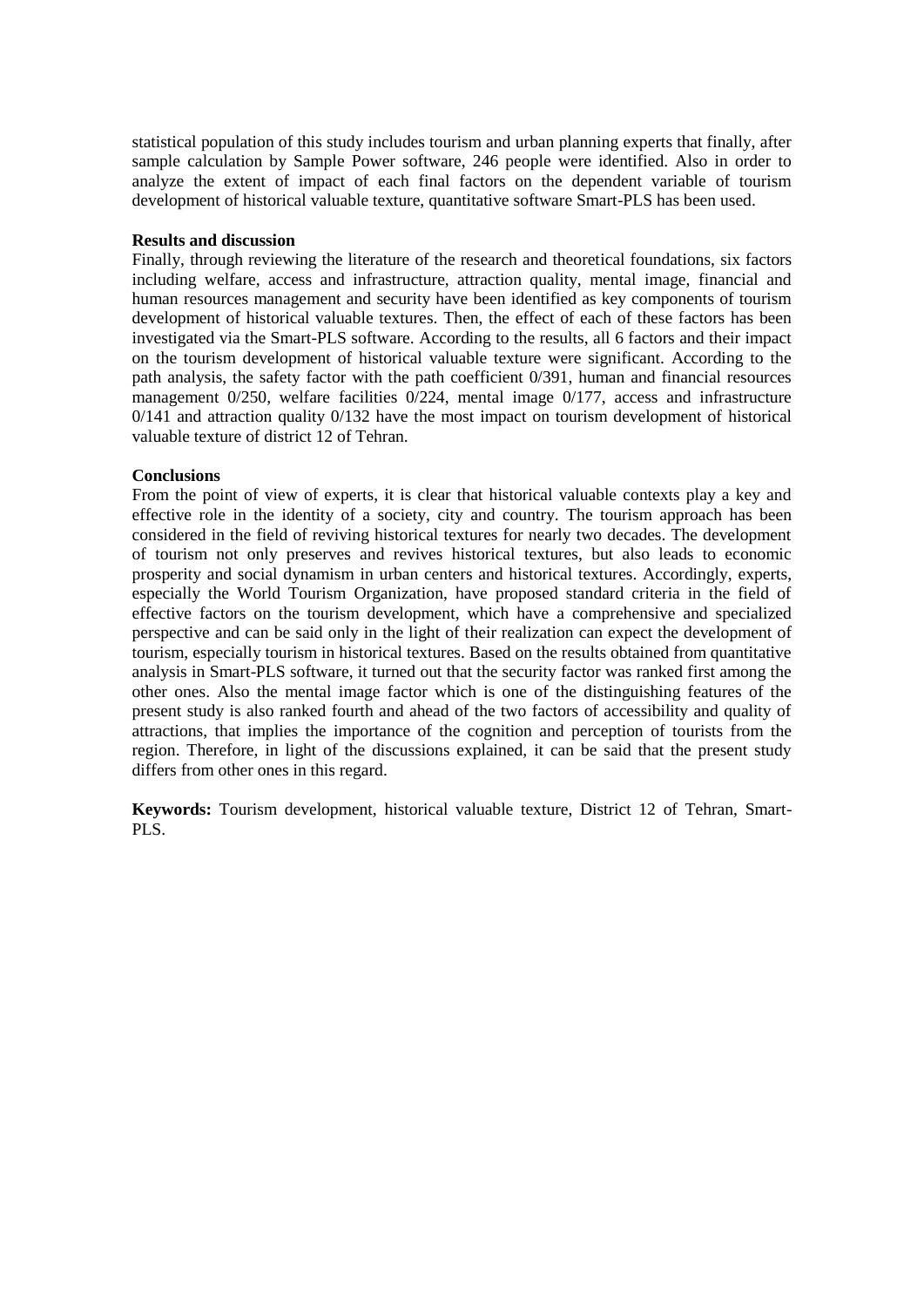**فصلنامه گردشگری شهری، دورۀ ،7 شمارۀ ،3 پاییز 1399 صص. 51-63** 10.22059/JUT.2020.306337.813/http://doi.org

# **تحلیل عوامل مؤثر بر توسعه گردشگری بافتهای باارزش تاریخی مطالعه موردی: منطقه 12 تهران**

**سیده غزاله حسینی تهرانی -** دانشجوی دکتری جغرافیا و برنامهریزی شهری، واحد تهران مرکزی دانشگاه آزاد اسالمی ، تهران، ایران **-** دانشیار جغرافیا و برنامهریزی شهری، واحد تهران مرکزی دانشگاه آزاد اسالمی ، تهران، ایران <sup>1</sup> **آزیتا رجبی ناصر اقبالی -** دانشیار جغرافیا و برنامه ریزی شهری، واحد تهران مرکزی دانشگاه آزاد اسالمی ، تهران، ایران

**تاریخ دریافت: 1399/04/16 تاریخ پذیرش: 1399/08/19**

### **چکیده**

بافتهای باارزش تاریخی از مهمترین بخشهای شهری محسوب میشوند که نقش کلیدی در هویت یک شـهر دارند. بهعالوه دارای کارکردهای بالقوه اقتصادی و اجتماعی نیز میباشند. امروزه، به دلیل رشد سریع شهرنشـینی و تغییر کاربری شهرها، این بافتها دچار افول شدهاند. در این راستا رویکرد گردشگری بهویژه گردشگری تاریخی، یکی از رویکردهای مؤثر در جهت حفب و احیاء بافتهای بـاارزش تـاریخی میباشـد. بـر همـین اسـاس، هـدف پژوهش حاضر شناسایی عوامل اصلی مؤثر بر توسعه گردشگری بافتهای تاریخی و سپس تحلیل میزان تأثیر هر یک از عوامل بر توسعه گردشگری بافت بـاارزش تـاریخی منطقـه 12 تهـران میباشـد. روش تحقیـق پـژوهش توصیفی – تحلیلی است و برای شناسایی عوامل اصلی ادبیات پژوهش و مبانی نظری موردبررسی قرار گرفت. در نهایت معیارهای اصلی مطابق بـا نظـرات صـاحبنظران امـر اسـتخراج گردیـد. جامعـه آمـاری پـژوهش شـامل کارشناسان و متخصصان گردشگری و برنامهریزی شهری با توجه به زمینه تخصصی تحقیق است که با اسـتفاده از نرمافزار Power Sample اقدام به برآورد حجم نمونه آماری گردید. سپس برای تحلیل میزان تأثیر هرکدام از عوامل شناساییشده از نرمافزار PLS Smart بهره گرفته شد. در نهایت یافتههای تحقیق نشاندهنده آن اسـت که عوامل امنیت، مدیریت منابع مالی و انسانی و تسهیالت رفاهی به ترتیب بیشـترین تـأثیر را در زمینـه توسـعه گردشگری بافت باارزش تاریخی منطقه 12 دارا هستند. نکته حـائز اهمیتـی کـه در یافتـهها بـه چشـم میخـورد جایگیری عامل امنیت در رتبه اول و مهمترین عامل در زمینه موفقیت توسعه گردشگری منطقه است. همچنـین عامل تصویر ذهنی در رتبه چهارم و باالتر از عواملی همچون کیفیت جاذبهها و دسترسی قرار دارد که خود داللت بر اهمیت ادراکات و برداشت ذهنی از مقصد دارد.

**واژگان کلیدی:** توسعه گردشگری، بافت باارزش تاریخی، منطقه 12 تهران.

**.** 

این مقاله برگرفته از رساله دکتری سرکار خانم سیده غزاله حسینی تهرانی در رشته جغرافیا و برنامهریزی شهری به راهنمایی نویسنده دوم و مشاوره نویسنده سوم در دانشکده ادبیات و علوم انسانی، دانشگاه آزاد اسالمی واحد تهران مرکز میباشد.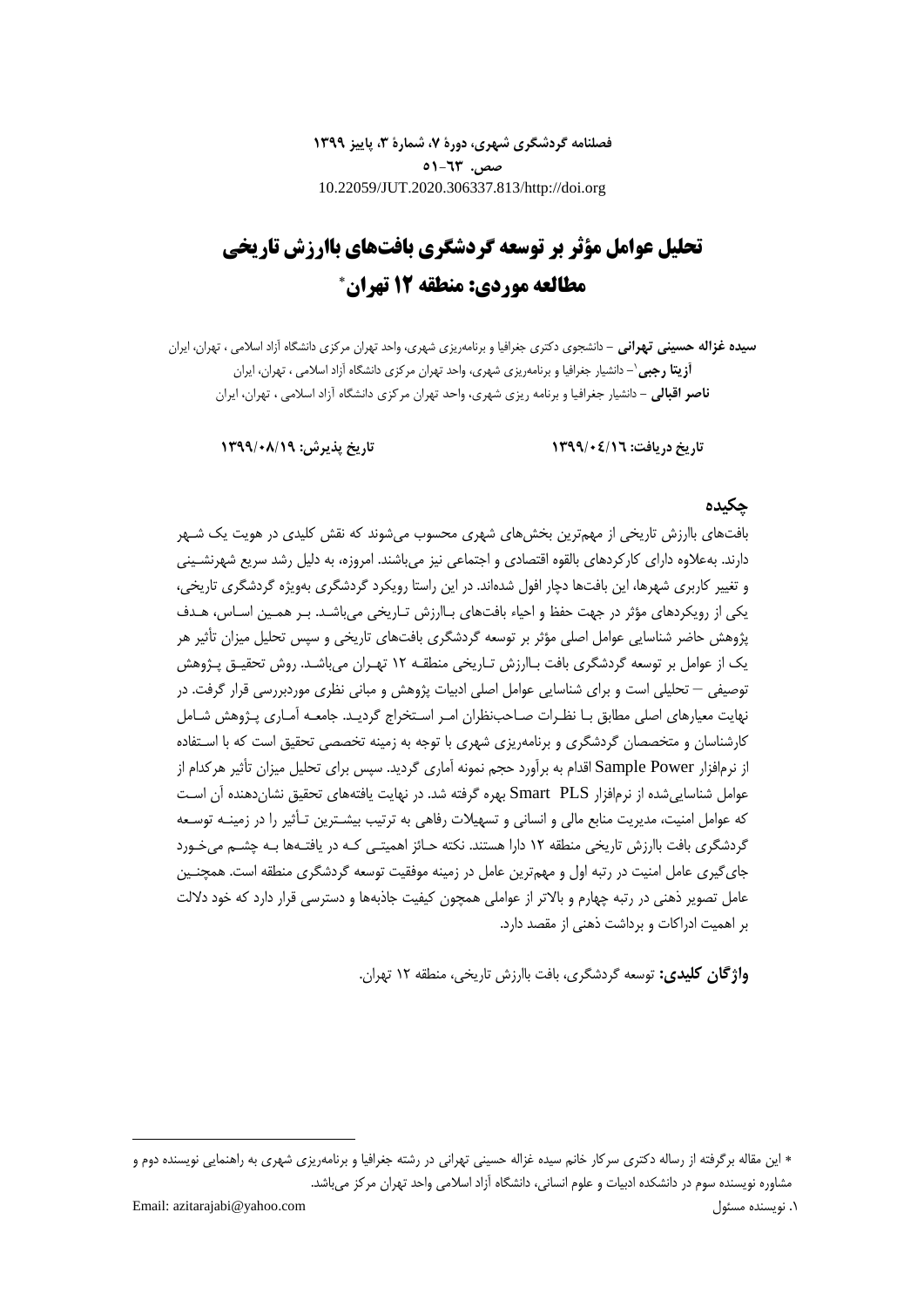#### **مقدمه**

با شکلگیری شهرها و گسترش شهرنشینی، این مراکز تبدیل به کانون تمرکز فعالیتهای مهـم بشـری شـدند. یکـی از فعالیتهای توسعهیافته، بعد از نیمه دوم قرن بیستم، به دنبال عواملی مانند جهانیشدن، توسـعه سـرمایهداری، پیشـرفت ابزارهای حملونقل و توسعه ارتباطات تکنولوژیکی، گردشگری است. در حـال حاضـر، گردشـگری بـهعنوان بزررتـرین صنعت جهان نقش مهمـی در جابـهجایی مـنظم و گسـترده مـردم، فرآینـد توسـعه، بهرهبـرداری از منـابع و پیامـدهای اجتناب $باپذیر آن بر مکان، اقتصاد، اجتماع و محیط دارد (ویلیامز، ۱۳۹۴(.۱۰:۱). نواحی شـهری بـه علـت آنکـه  جاذبـههای$ تاریخی و فرهنگی بسیار زیادی دارند. غالباً مقاصد گردشگری مهمی محسوب میگردند (:2005:63Timothy(. به نظر صاحبنظران، گردشگری شهری، یک فرصت بزرر فرهنگی، اجتماعی و اقتصادی برای کالنشـهرها و مـادر شـهرهای جهانی به وجود میآورد. در واقع این صنعت در جامعه شهری بـهعنوان فعالیـت چهـارم زنـدگی شهرنشـینی، بـر اسـاس اختصاص دادن فضاهای خاص برای گذران اوقات فراغت و نیازهای مختلف تفریحی، میراثـی، تـاریخی و غیـره، امـروزه نقش بسیار مهمی در ساختارهای فضایی، فرهنگی، اجتماعی و اقتصادی بـه شـکل مثبـت و منفـی از طریـق رفتوآمـد گردشگران داخلی و خارجی به خود اختصاص داده است (شربتیان، ۱۳۹۰:۱۸۰۰). محدوده بافتهای تـاریخی و قـدیمی بـه علت وجود جاذبههای نوستالژیک، معماری، فرهنگی و بناهای باارزش که نمادی از شرایط اقتصادی، اعتقادی و اجتماعی آن دوران میباشد، از مقاصد مهم گردشگری به شمار میروند (خضـرلوی اقـدم و همکـاران، ۱۳۹۷: ۵۰۸). بااینحـال در حال حاضر و با رشد شهرنشینی شاهد آن هستیم که اغلب اینگونـه بافتهـا تغییـر کـاربری داده و روبـهزوال و نـابودی رفتهاند. در همین راستا، رویکرد گردشگری در زمینه احیای بافتهـای قـدیمی شـهرها بـهویژه بافتهـایی کـه از ارزش تاریخی و هویتی برخوردارند، بسیار موردتوجه واقعشده است؛ چراکه گردشگری عالوه بر اینکـه محـرك توسـعه و رونـق اقتصادی محله و احیای فرهنگ و هویت بافتهای تاریخی و قدیمی است، خود عاملی برای حفب جایگـاه هـر شـهر یـا کشور در عرصه رقابتی دنیای کنونی میباشد )گردانی و همکاران:1395، 167(. منطقه 12 تهران که دربرگیرنـده بخـش اعظمی از تهران قدیم و دارای بافت باارزش تاریخی است، علیرغم وجود بناهـای بـاارزش کهـن، کـه نـهتنها در حفـب اصالت و هویت شهری نقش ارزندهای دارد بلکه بهعنوان یک مقصد مهم گردشگری و منبع درآمدی مهمـی نیـز مطـرح است؛ هنوز نتوانسته جایگاه خود را بهعنوان یک مقصد فعال، منسجم و سازماندهیشده کسب کند و عالوه بـر آن بافـت باارزش منطقه رو به نابودی رفته است. در همین راستا ضروری است برنامهریزی ویژهای صورت پـذیرد. رویکـرد توسـعه گردشگری، همانطور که پیش تر اشاره شد، زمینه مناسبی را برای حفظ، احیاء، بازسازی و توسعه این گونه بافتها فـراهم میکند. همان شیوهای که سالهاست در کشورهای توسعهیافته کاربرد دارد و برای پیادهسازی در کشور ما نیاز به بررسی و تحلیل عوامل مؤثر متناسب با شرایط منطقه دارد. هدف اصلی پژوهش حاضر، شناسایی عوامل اصلی مـؤثر بـر توسـعه گردشگری در بافتهای باارزش تاریخی و سپس تحلیل هر یک از عوامل بر توسعه گردشـگری بافـت بـاارزش تـاریخی منطقه 12 تهران میباشد. همچنین همانطور که اشاره گردید، اهمیت و ضرورت تحقیق نیز با توجه به وضـعیت کنـونی منطقه 12 تهران و لزوم حفب بافت باارزش تاریخی آن بر مبنـای رویکـردی جدیـدی، مشـخص شـد. در همـین راسـتا، سؤالهای اصلی تحقیق به شرح زیر است:

- .1 عوامل مؤثر بر توسعه گردشگری بافتهای باارزش تاریخی کدام اند؟
- .2 میزان تأثیر هریک از این عوامل بر توسعه گردشگری بافت باارزش تاریخی منطقه 12 چگونه است؟ در ادامه به برخی از مطالعات داخلی و خارجی صورت گرفته به موضوع اشاره میشود.

تیموری و همکاران در سال ۱۳۹۳، مقالهای تحت عنوان «عوامل مؤثر بر گردشگری مکانهای تاریخی شهری نمونه موردی: بازار تاریخی کالنشهر تبریز« ضمن معرفی بازار تاریخی تبریز به تحلیل عوامل مؤثر برجذب گردشگران داخلـی و خارجی پرداختند. در نهایت این نتیجه کسب شد که وضعیت متوسط بازار تاریخی تبریـز بـه لحـاظ گردشـگری اسـت؛ بهطوریکه با مرتفع کردن ضعفها و از بین بردن تهدیدهای موجود میتوان کارکرد گردشگری بازار تبریز را به سطح عالی ارتقا داد. در مقالهای دیگر با عنوان «ارائه مدلی پویا جهت توسعه گردشگری تـاریخی (موردمطالعـه: اسـتان یـزد)»، کـه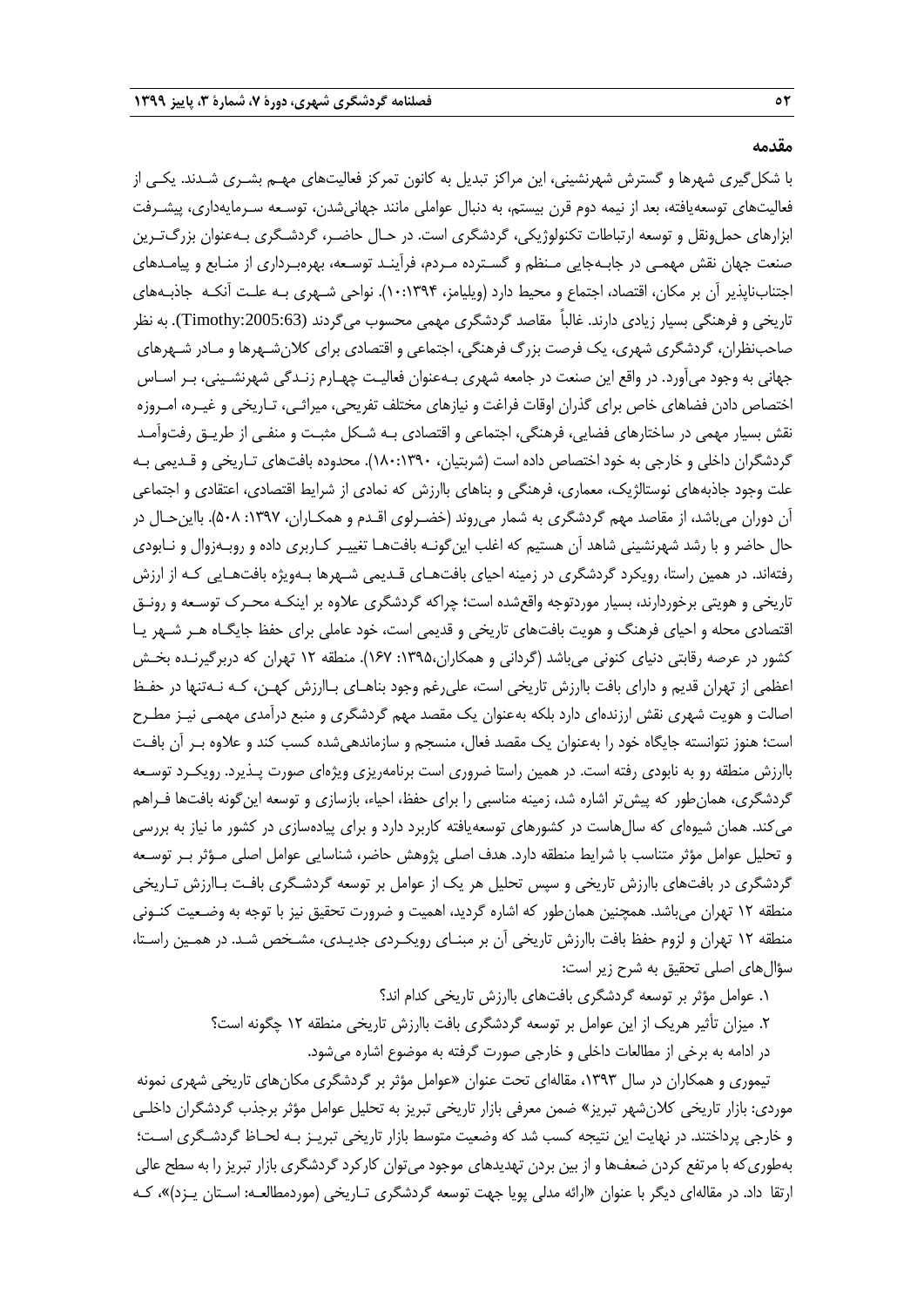توسط اسعدی و اردکانی در سال ۱۳۹۴ ارائه گردید، یافتهها نشان داد مراجعه گردشگران خارجی، مسئلهای پویا و پیچیده بوده و شامل تعامالت عوامل مختلفی مانند سیاستهای دولت، کیفیت خدمات، جمعیت، سیستم حملونقل است. نتایج این پژوهش نشان داد که متغیرهای آموزش، وضعیت هتلها و آگاهی از نیازهای گردشگران عوامل مهم و حساسی در ارتباط با مراجعه مجدد گردشگران خارجی به استان یزد هستند. پژوهان و پورمقدم در سال ۱۳۹۶، مطالعهای با عنوان «برنامهریزی راهبردی گردشگری شهری با رویکرد بازآفرینی فرهنگ مبنا در بافتهای تاریخی مطالعه موردی: بافت قدیم شهر رشـت« ارائه دادند. نتایج تحقیق نشاندهنده آن است که ایجاد جاذبههای گردشگری نو و متفاوت بـا احیـای سـنتهای آیینـی و بومی بافت و ارائه به گردشگران، بهسازی بناهای تاریخی با تزریق فعالیتهای جاذب برای گردشـگران و پیـاده راهسـازی محور دارای قابلیت (بازار خواهر امـام زرجـوب) از جملـه بااهمیـتترین و در اولویـتترین راهبردهـای تدوینشـده بـرای بازآفرینی فرهنگ مبنا از طریق گردشگری شهری در بافت قدیم شهر رشت محسوب میشوند. خضرلوی اقدم و همکاران، سال ،1397 در مقالهای با عنوان »ارزیابی عوامل مؤثر بر باززنده سازی بافت تاریخی با رویکرد توسعه گردشگری )نمونـه موردی: شهر خوی)» به بررسی رابطه بین باززنده سازی بافت تـاریخی و گسـترش گردشـگری و شناسـایی مهمتـرین معیارهای تعیینکننده جهت باززنده سازی بافت تاریخی شهر خوی با رویکرد توسـعه گردشـگری پرداختهانـد. در نهایـت چهار معیار کالبدی، اقتصادی، اجتماعی و زیستمحیطی انتخاب شد و این نتیجـه کسـب گردیـد کـه معیـار اقتصـادی و کالبدی بیشترین تأثیر را در باززنده سازی بافت تاریخی شهر خوی دارد و معیـار اقتصـادی نیـز در اولویـت اهمیـت قـرار گرفت.فرنانـدز (و همکـاران، سـال (۲۰۱۶) در مقالـهای بـا عنـوان «مـدیریت گردشـگری در شـهرهای تـاریخی، تـأثیر سیاستهای برنامهریزی شهری« به این نتیجه دست یافتند که سیاستهای برنامهریزی شهری تأثیر ویژهای بر مـدیریت گردشگری دارند. و درنهایت عوامل سرمایهگذاری، زیرساختها و خدمات از جمله مهمترین موارد در مدیریت گردشگری شهرهای تاریخی شناخته شدند. در پژوهشی دیگر با عنوان »توسـعه پایـدار و رضـایت گردشـگران در منـاطق تـاریخی: مکانسیمها و عوامل مؤثر» که سال ۲۰۱۸ توسط یو<sup>۲</sup>و همکاران ارائه گردید؛ مشخص شد که بیشـترین عامـل تأثیرگـذار در رضایت گردشگری جذابیت بصری بوده است. همچنین نتایج این تحقیق بهمنظور ارتقـاء تجربیـات توریسـتی منطقـه تاریخی و ارائه مبانی نظری و مرجع تجربه عملی برای حفاظت مؤثر و توسعه پایدار منطقه تاریخی مفید اسـت. بـا توجـه بهمرور و بررسی پژوهشهای پیشین در دو بخش داخلی و خارجی، مشخص گردید که اکثر تحقیقات صورت گرفته تنهـا بر بخشی از عوامل مؤثر در زمینه توسعه گردشگری بافتهای تاریخی تأکید داشتهاند و به عبارتی نگـاه و دیـدگاه آنهـا کلینگر، یا صرفاً از یک جنبه بهطور مثال رضایت گردشگران و یـا تنهـا بـر تحلیـل وضـعیت منطقـه بـه لحـا سـطح توسعهیافتگی گردشگری بوده است. بر همین اساس، وجود و لزوم پژوهش علمی که هدف اصـلی آن شناسـایی عوامـل اصلی مؤثر بر توسعه گردشگری در بافتهای تاریخی با نگاهی تخصصیتر باشد، حس میشود. در نتیجه پژوهش حاضـر در این راستا قدم برداشته است که نقطه تمایز آن نسبت به پژوهشهای پیشین است.

## **مبانی نظری**

فضاهای شهری، بهطور خاص، محدوده بافتهای تاریخی و قدیمی به علـت وجـود ویژگیهـای نوسـتالژیک، معمـاری، فرهنگی و بناهای ارزشمندی که نمادی از شرایط اقتصادی، اعتقادی و اجتماعی آن دوران میباشند؛ یکی از عوامل حیاتی و تأثیرگذار در تقویت هویت شهری و احساس تعلقخاطر شهروندان بـه شـمار میرونـد )کردوانـی و غفـاری:1390، 20(. بنابراین، در هویت دادن به شهر، بافت تاریخی نقش مؤثر و بارزی ایفا میکند و درعینحال حیات و رشد این بافت مانع از بیهویتی و فرسودگی شهر از درون شده و توسعه بیرویه آن را محدود میکند )تیموری و همکاران1393، 66:(. پهنهها و بافتهای تاریخی، یکی از اجزا و بخشهای اصلی و مهم شهرها هسـتند کـه نقشـی اساسـی در مسـیر تحـول سـاختار فضایی-کالبدی شهرها دارند. در حال حاضر بسیاری از این پهنهها و بافتها، با تأثیرپذیری از عوامل مختلف ایفای نقش

**.**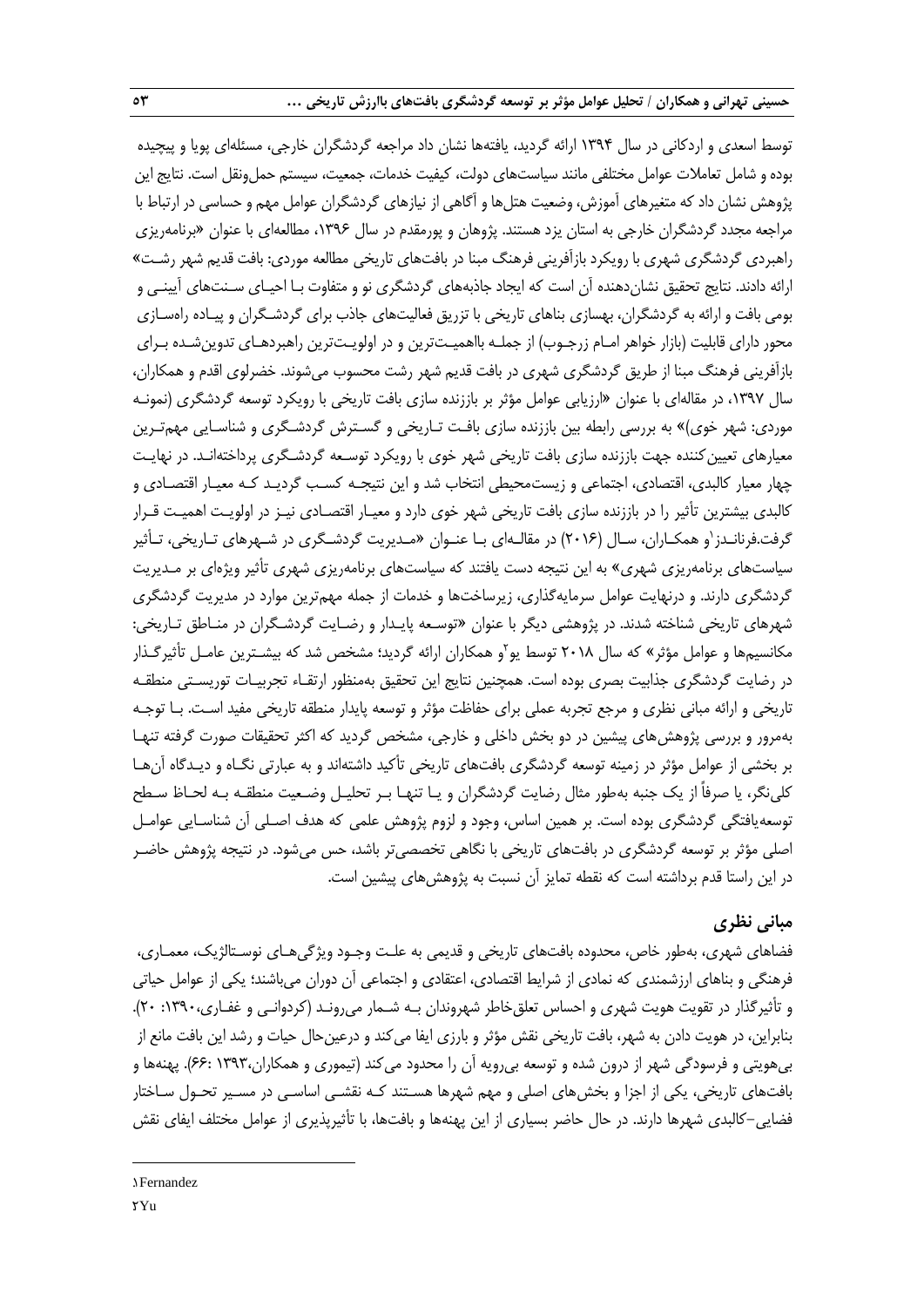در گذشته، از پیشرفت بازماندهاند و دچار فرسودگی و افول شدهاند. اگرچه مرمت بافتهای تاریخی از مهمترین دغدغـهها و فعالیتهای برنامهریزان و مدیران کشورها است، با بررسی تجارب مرمت شـهری در بافتهـای تـاریخی کشـور، غلبـه مرمت شهر کالبد محور کامالً آشکار است )کامروا، 1389(. باید توجه داشت که متوازن نبودن بررسی کالبـد و فعالیـت در مرمت بافتهای تاریخی کشور، پیامدهای ناخواستهای دارد. این موضوع ضرورت تغییر در شرایط و چگـونگی مداخلـه در بافتهای تاریخی شهرها را بهسوی رویکرد مداخلهای فعالیـت محـور در کنـار مداخلـهای کالبـد محـور ایجـاب میکنـد )پوراحمد و احمدی فرد:1397، 77(. بر همین اساس رویکرد توسعه گردشـگری در اینگونـه بافتهـا بسـیار موردتوجـه و تأکید جهانی قرارگرفته است زیرا نهتنها عامل مؤثری جهت حفظ و احیا آنها میباشد (خضرلوی اقدم و همکاران، ۱۳۹۷: 509( بلکه میتواند گام مؤثری در راستای افزایش ارتباطات و برهمکنشهای اجتماعی و ارتقای رفـاه و کیفیـت زنـدگی ساکنان منطقه نیز محسوب شود (Yolal et al,2016:2). آشورت و تـانبریج (۱۹۹۰) بـهعنوان صـاحبنظران امـر، در رتباط با «شهرهای گردشگری تاریخی» یا «THCs»<sup>۲</sup>معتقد هستند که منطقهای از شهرهای قدیمی که در آن، بناهـای شهری، معماری و مصنوعات برای خلق یک محصول میراثی مکان محور استفادهشده است. مراکز تاریخی قدیمی در رُم، آمستردام، پاریس، مادرید و صدها شهر دیگر در اروپا، آسیا، خاورمیانه و آمریکای التین مثالهای بسیار مشـهوری بـرای شهرهای گردشگری تاریخی هستند. این شهرها نهتنها بهعنوان محیطهای گردشگری عمـل میکننـد، بلکـه بـه حـس افتخار، رفاه و حس رضایتمندی جامعه نیز کمک میکنند؛ ازاینرو، در اکثر شهرهای تاریخی، گردشگری میراث در مرکـز تاریخی نیز اتفاق میافتد (رجبی،١٣٩٨: ٨٢). بر این اساس مطالعات و پژوهشهای متعددی در حوزه شهری و در ارتبـاط با مؤلفههای مؤثر در توسعه گردشگری صورت پذیرفته است. نخستین شرط موفقیت هر شهر در توسعه گردشگری، وجود زیرساختهای مناسب شهری و مدیریت عاقالنه و مدبرانه در عرصههای سیاسی، فرهنگی، اجتماعی، و مانند اینها اسـت. دومین شرط برای تضمین موفقیت سیاست توسعه گردشگری شهری، آمایش و حفب جاذبههای شهر و ایجاد تسهیالت و امکاناتی است که دسترسی به جاذبهها را بیش|زپیش آسان کند (دیناری، ۱۳۸۴: ۱۵). همچنـین از نظـر سـازمان جهـانی جهانگردی عناصر و مؤلفههای اصلی یک مقصد که منجر به توسعه گردشگری میشوند را میتوان بهصورت زیـر مطـرح کرد:

- جاذبهها: معموالً در کانون توجه بازدیدکننده قرار دارند و انگیزه اولیه گردشگران برای بازدید از مقصد هستند، این عنصر را میتوان به جاذبههای طبیعی (سـواحل، کوهسـتانها، پارک<code>مـا و غیـره)، جاذبـههای دستسـاخت بشـر</code> )ساختمانهای نمادین، یادمانهای تـاریخی، امـاکن مـذهبی و غیـره( یـا جاذبـههای فرهنگـی )موزههـا، تئـاتر، نمایشگاههای هنری، فستیوالها و رویدادهای فرهنگی) تقسیم کرد؛
- تسهیالت رفاهی: این عنصر طیف گستردهای از خدمات و تسهیالت را در برمیگیـرد کـه از اقامـت بازدیدکننـده حمایت میکند و شامل زیرساختهایی مانند امکانات حملونقل، حملونقل عمومی و جادهها، اقامتگاه، اطالعات گردشگری، امکانات تفریحی، خدمات غذایی و مراکز خرید است؛
- دسترسی: هر مقصدی باید از طریق جاده، خدمات مسافرت هوایی، راهآهن یا کشتیهای تفریحی برای عمـوم در دسترس باشد. بازدیدکنندگان باید بتوانند در مقصد نیز بهراحتی جابهجا شوند. قوانین اعطـای روادیـد، درگاههـای ورودی و شرایط خاص ورود نیز باید بخشی از قابلیت دسترسی مقصد باشد؛
- تصویر ذهنی: ویژگی یا تصویر ذهنی منحصربهفرد مقصد در جذب بازدیدکنندگان اهمیت بسیار زیادی دارد؛ زیـرا گردشگری، صنعتی خدماتی است که ماهیت محصوالت آن غیرملموس و بر تجربه گردشگر در خصوص مقصـد مبتنی است اگر بازدیدکنندگان بالقوه از این تصویر ذهنی اطالعی نداشته باشند، وجود جاذبهها و امکانات رفـاهی مناسب کافی نیست. تصویر ذهنی مقصد شامل منحصربهفرد بودن، مناظر دیدنی، کیفیت زیستمحیطی، ایمنی و رفتار دوستانه مردم محلی است؛

**.** 

YTourist-historic cities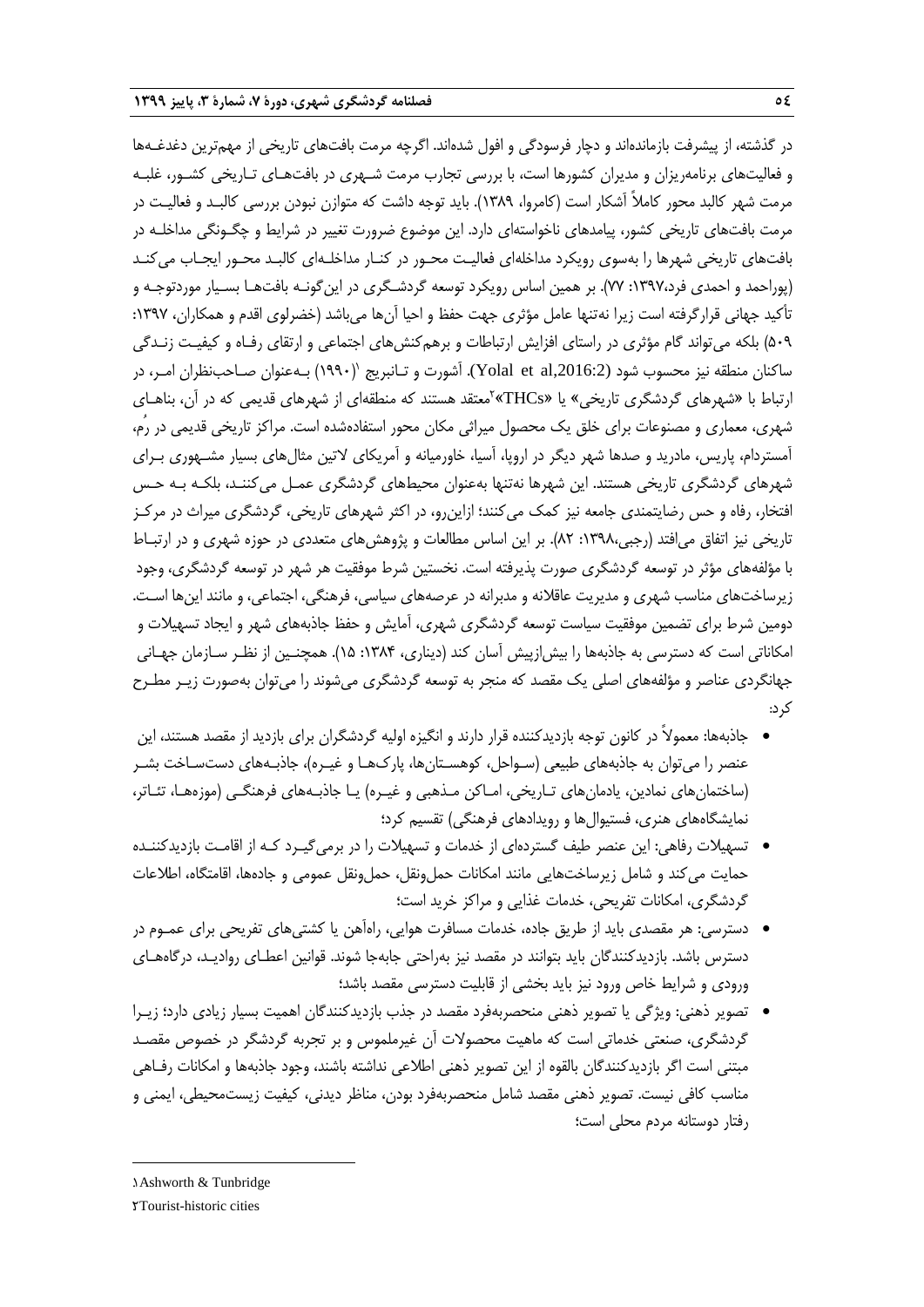- قیمت: قیمتگذاری جنبه مهمی از رقابت مقصد با دیگر مقاصد است. عوامل قیمت با هزینه حملونقل بـه درون و خارج از مقصد، اقامتگاه، جاذبهها، خدمات غذا و نوشیدنی و تور مرتبط است، همچنـین نـرخ مبادلـه ارز نیـز در تصمیمگیری گردشگر برای سفر به مقصدی خاص مؤثر است؛
- منابع انسانی: گردشگری، صنعتی اشتغال آفرین به شمار میآید و تعامل با جوامع محلی جنبههای بسیار مهمی از تجربه گردشگر است. نیروی کار آموزشدیده در زمینه گردشگری و شهروندانی که آمادگی حضور گردشـگران را دارند و به مزایا و مسئولیتهای مرتبط با رشد گردشگری آگاه باشند، اجزای جدایی ناپـذیر ارائـه خـدمات مقصـد گردشگری هستند و باید مطابق با راهبرد مقصد مدیریت شوند (سازمان جهانی جهانگردی،۱۳۹۰).

بهعالوه، عامل امنیت یکی دیگر از مؤلفههای حیاتی است که بر اهمیت آن بسیار تأکید میشـود. آسـایش، راحتـی و امنیت، از مسائل بسیار مهمی است که گردشگران را به نقاط مختلف دنیا جذب یا از آنها دفع میکند. بدون وجود امنیت در یک کشور، امکان شکلگیری جریان گردشگری انبوه وجود ندارد؛ چراکه امنیت، نیاز اساسی و ابتدایی انسـان اسـت و بدون تضمین آن، هرچند سایر مؤلفههای گردشگری پررنگ باشند، کـارایی و اثـر خـود را از دسـت میدهنـد و در سـایه ناامنی محو میشوند (متقی و همکاران، ۱۳۹۵: ۷۸). حضور گردشگران در یک کشور، علاوه بر توسعه اقتصاد و تبـادلات فرهنگی، بهترین تبلیغ در مورد وجود امنیت در آن کشور اسـت ),2016:239Brendan). بـا توجـه بـهمرور مبـانی نظـری پژوهش، چارچوب ذهنی محقق رویکرد توسعه گردشگری بهعنوان رویکردی جدید و مکمل رویکردهایی چون مرمـت، بازسـازی و غیره در بافت باارزش تاریخی است و بر همین اساس پژوهش حاضر نیز بر مبنای رویکرد گردشگری برای حفب و احیـاء بافتهـای باارزش تاریخی میباشد. بهطورکلی و بر مبنای مطالب بیانشده که مطابق با دیدگاههای صاحبنظران امر بوده، میتوان گفـت کـه مؤلفههای متعددی در توسعه گردشگری یک مقصد نقش اساسی دارند. با توجه به اینکـه بافتهـای بـاارزش تـاریخی و مناطق تاریخی شهرها از جمله مقاصد مهم در گردشگری به شمار میآیند بنابراین این مؤلفـهها نیـز در مـورد آن صـدق میکند. در واقع تنها زمانی میتوان انتظار توسعه گردشگری در بافتهای باارزش تاریخی و در جهت حفب و احیاء آنهـا را داشت که زمینه تحقق و نمود عوامل مؤثر با نگاهی تخصصی و همهجانبه فراهم گردد که در این پـژوهش نیـز بـر ایـن مهم تمرکز شده است.

#### **روش پژوهش**

پژوهش حاضر کاربردی و از حیطه محتوا و روش در زمره تحقیقات توصیفی- تحلیلی است. اطالعات موردنیاز از طریـق روش کتابخانهای و میدانی جمعآوریشدهاند. بدینصورت کـه در ابتـدا مفـاهیم نظـری بـهمنظور روشـن شـدن مسـئله موردنظر، تشریح شدند و در ادامه برای بحث و بررسی منسجم و کارآمدتر منطقه، عوامـل مـؤثر بـر توسـعه گردشـگری بافتهای باارزش تاریخی مطابق با ادبیات و مبانی نظری و صاحبنظران امر در قالب معیارهای نهایی پـژوهش، کـه در جدول )1( مشخص گردیده، جمعآوری شدند. سپس پرسشنامه پژوهش طراحی گردید کـه بـرای سـنجش روایـی آن در اختیار 7 نفر از متخصصان و خبرگان امر قرار گرفت و مورد تأیید واقع شد. برای پایایی پرسشنامه نیـز از آلفـای کرونبـاخ استفاده شد که برای تمامی گویه ها باالی 0/8 به دست آمد و در نتیجه قابلقبول گردید و بر اساس نظـر خبرگـان امـر، مابین گویه ها همپوشانی بحرانی وجود ندارد. جامعه آماری پژوهش حاضر شامل خبرگان و متخصصین حوزه گردشگری، جغرافیا و برنامهریزی شهری است و حجم نمونه آماری موردنظر در ایـن پـژوهش از طریـق نرمافـزار Power Sample برابر با 246 نفر محاسبه گردید. الزم به ذکر است در این نرمافزار نمونهگیری، حجم جامعـه آمـاری مطـرح نیسـت و بـر مبنای متغیرهای مکنون و آشکار تحلیل صورت میگیرد. روش نمونهگیری نیز تصادفی ساده اسـت. بـهمنظور بررسـی آمـار توصیفی از نرمافزار SPSS و برای تحلیل دادههای جمعآوریشده و کشف میزان تأثیر هر یک از عوامل بر متغیر وابسـته توسعه گردشگری بافتهای باارزش تاریخی، از نرمافزار PLS Smart استفادهشده است. الزم به ذکر است جدول شـماره (۱) در پاسخ به سؤال اول پژوهش می باشد و نشان دهنده معیارهای نهایی استخراجشده از مبانی نظری تحقیق است.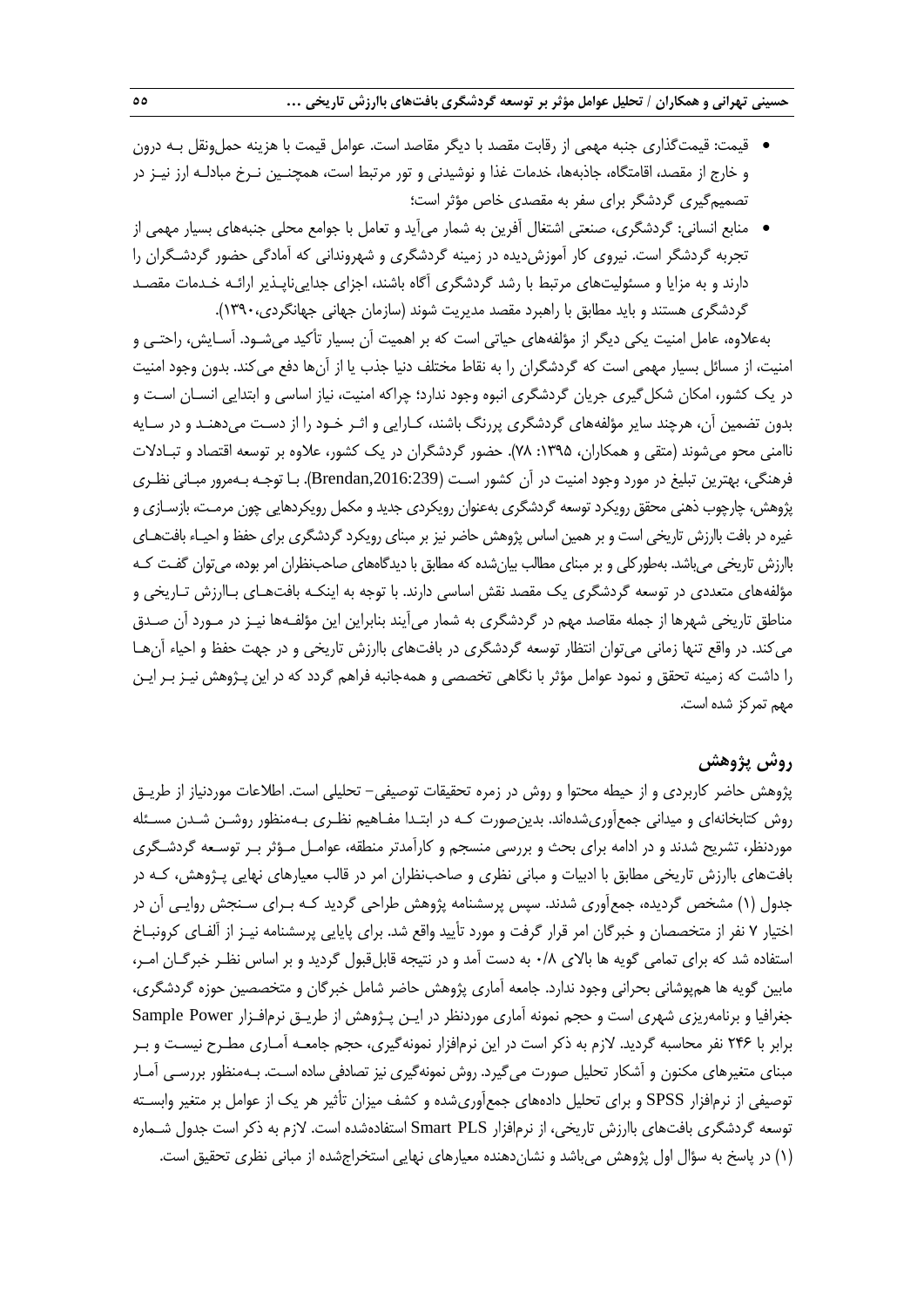| جدول شماره ۱. معیارهای نهایی پژوهش |                                                                                            |                    |  |  |  |
|------------------------------------|--------------------------------------------------------------------------------------------|--------------------|--|--|--|
| منبع                               |                                                                                            | معيار              |  |  |  |
| بیکی و تردست (۱۳۹۷)                | مراکز پذیرایی و رستوران، سرویس بهداشتی، مراکز اقامتی، فضاهای تفریحی                        | تسهيلات رفاهى      |  |  |  |
| دلشاد (۱۳۹۶)                       | و سبز                                                                                      |                    |  |  |  |
| کیـانی سـلمی و بیگلـری نیـا        | کیفیـت و ســهولت دسترســى، تنــوع مســائل حملونقــل در ســطح ملــى و                       | دسترسى و زيرساختها |  |  |  |
| (1495)                             | بين لمللي، سيستم حملونقل منطقه                                                             |                    |  |  |  |
| خضـــرنژاد و حيـــدري چيانـــه     | کیفیت مرمت و بازسازی، جذابیت منظر شهری، پتانسیل پذیرش گردشگر                               | كيفيت جاذبهها      |  |  |  |
| (1490)                             | منحصربهفرد بودن، ايمنى، كيفيت زيستمحيطى، رفتار دوستانه جامعه محلى                          | تصوير ذهني         |  |  |  |
| متقی و همکاران (۱۳۹۵)              | مــدیریت منـــابع مـــالی و §قیمتگذاری، سرمایهگذاری بخش خصوصی و دولتی، آموزش و أگاهی منابع |                    |  |  |  |
| یو و همکاران (۲۰۱۸)                | انسانى                                                                                     | انسانى             |  |  |  |
| فرناندز و همکاران (۲۰۱۶)           | اجتماعی، کالبدی، مالی                                                                      | امنيت              |  |  |  |
| اسعدي و اردكاني (١٣٩۴)             |                                                                                            |                    |  |  |  |
| قنبری و همکاران (۱۳۹۴)             |                                                                                            |                    |  |  |  |
| خوشفر و همکاران (۱۳۹۲)             |                                                                                            |                    |  |  |  |
| سازمان جهـاني جهـانگردي            |                                                                                            |                    |  |  |  |
| (149)                              |                                                                                            |                    |  |  |  |
| Elain & Siti, 2014                 |                                                                                            |                    |  |  |  |

اکنون بر مبنای معیارهای نهایی پژوهش که از دل ادبیات و مبانی نظـری اسـتخراج گردیـد و در جـدول شـماره )1( نشان داده شد، میتوان مدل مفهومی پژوهش حاضر را در قالب شکل شماره )1( ارائه داد:



**شکل شماره .1 مدل مفهومی پژوهش**

#### **محدوده موردمطالعه**

محدوده موردمطالعه پژوهش، منطقه 12 شهر تهران است که یکی از مناطق قدیمی محسوب میشود. این منطقه، که در مرکز شهر تهران واقعشده، با مساحتی معادل 16/91 کیلومترمربع، شامل 6 ناحیه و 14 محله است، که در شـکل شـماره )2( قابلمشاهده است. از مهمترین ویژگیهای این منطقه قرار گرفتن بازار تهران، 18 موزه، 57 خانه قدیمی، 10 مدرسـه قدیمی، 22 مسجد و مدرسه، 12 کلیسا، کنیسه و معبد، 18 حمام، 4 آبانبار، 4 بـاغ، 10 گورسـتان، 15 سـقاخانه و غیـره است. علاوه بر این، محدوده موردمطالعه بیش از سهچهارم تهران ناصری (مرکز تاریخی تهران) را نیز پوشش میدهـد و بیش از ۳۴ درصد منطقه از گستره و پهنههای شاخص و ارزشمند تشکیلشده است (پوراحمد و احمدی فـرد، ۱۳۹۷: ۸۱). منطقه ،12 از سمت شمال به خیابان انقالب اسالمی، از سمت جنوب به خیابان شـوش، از سـمت شـرق بـه خیابـان 17 شهریور و از سمت غرب به خیابان های حافظ و وحدت اسلامی محدود است.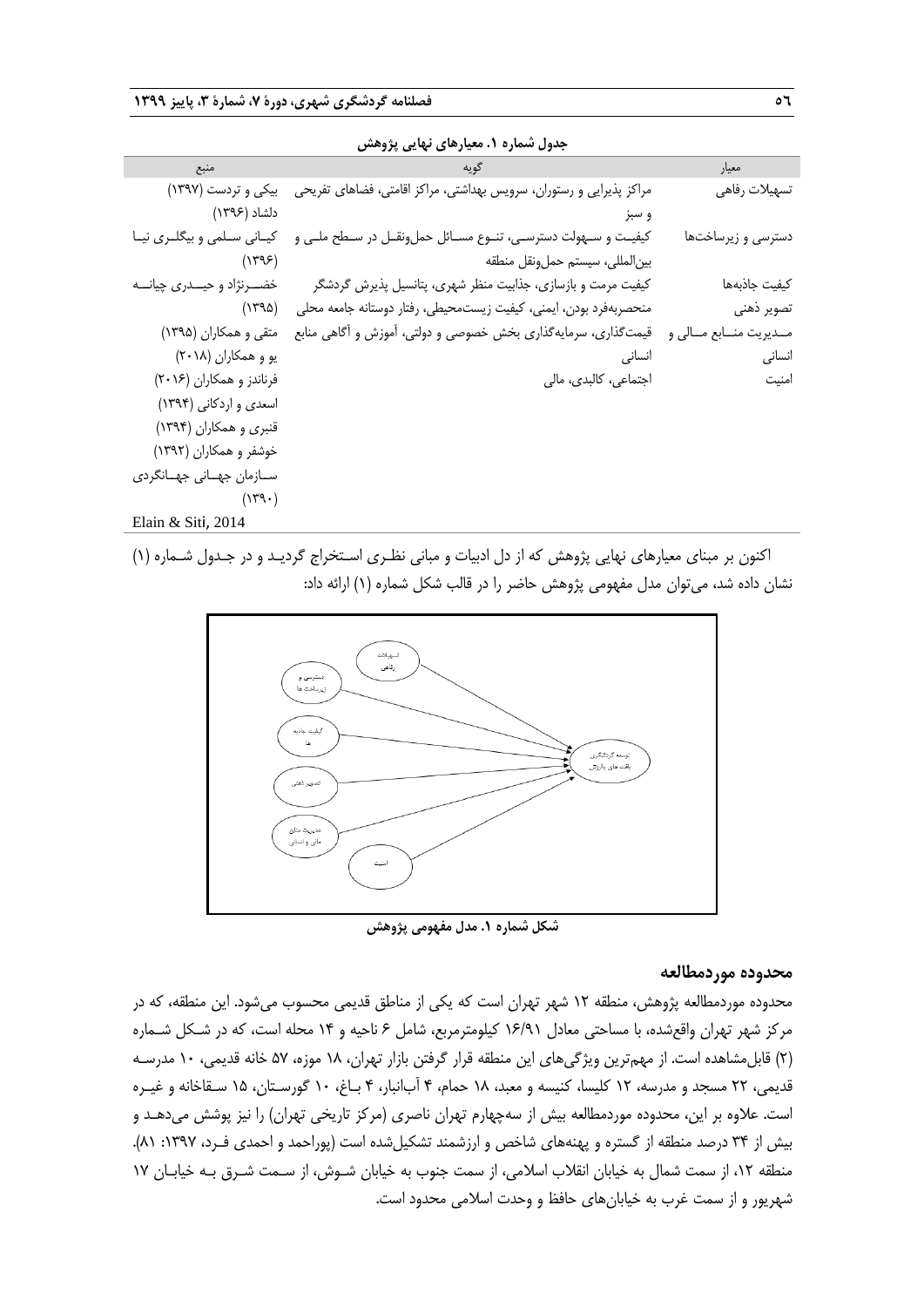

**شکل شماره .2 موقعیت جغرافیایی محدوده موردمطالعه**

#### **بحث و یافتهها**

**آمار توصیفی**همانطور که اشـاره شـد جامعـه آمـاری هـدف پـژوهش حاضـر، متخصصـان و کارشناسـان گردشـگری و برنامهریزی شهری است که در نهایت پس از محاسبات حجم نمونه توسط نرمافزار Sample Power نفر مشخص شدند. ازلحاظ وضعیت تأهل؛ 85٪/ مجرد و ۶۴/۵٪ متأهل، در زمینه تحصیلات؛ ۴۹/۴٪ لیسانس، ۳۸٪۸ فوق|یســانس و ١١/٨٪ دکتری، و ازلحاظ سن نیز پاسخگویان پژوهش ٢/٤٪ بین ٢٥ – ٣٠ سال، ٢١/۶٪ ٣٥ -٣٥ سال، ٣٨/٨٪ ٣٥ تا 40 سال، %27/2 40 – 45 سال و در نهایت %10/0 باالی 40 سال است.

پس از بررسی آمار توصیفی پژوهش، اکنون نوبت به مرحله بررسی و تحلیل میزان تأثیر هر یک از عوامل بـر متغیـر وابسته توسعه گردشگری بافتهای باارزش تاریخی میرسد. در اینجا الزم به ذکر است، همانطور که پیشتـر در بخـش روش پژوهش اشاره گردید، در پاسخ به سؤال اول مبنی عوامل مؤثر بر توسعه گردشگری بافتهای باارزش تـاریخی، بـر مبنای ادبیات و مبانی نظری و صاحبنظران امر در نهایت شش عامل اصلی تسهیالت رفـاهی، دسترسـی زیرسـاختها، کیفیت جاذبهها، تصویر ذهنی، مدیریت منابع مالی و انسانی و امنیت استخراج گردید و بهعنوان عوامل و معیارهای نهایی پژوهش معین شدند. بنابراین و بهمنظور تحلیل هریک از این عوامل از نرمافزار PLS-Smart بهره گرفتهشـده اسـت. در این بخش پس از ورود متغیرهای مکنون و آشکار در نرمافزار مربوطه، مدل بیرونی در دوحالت تخمین ضرایب استاندارد و معناداری ضرایب مورد تحلیل قرار گرفت )شکل 3 و 4(.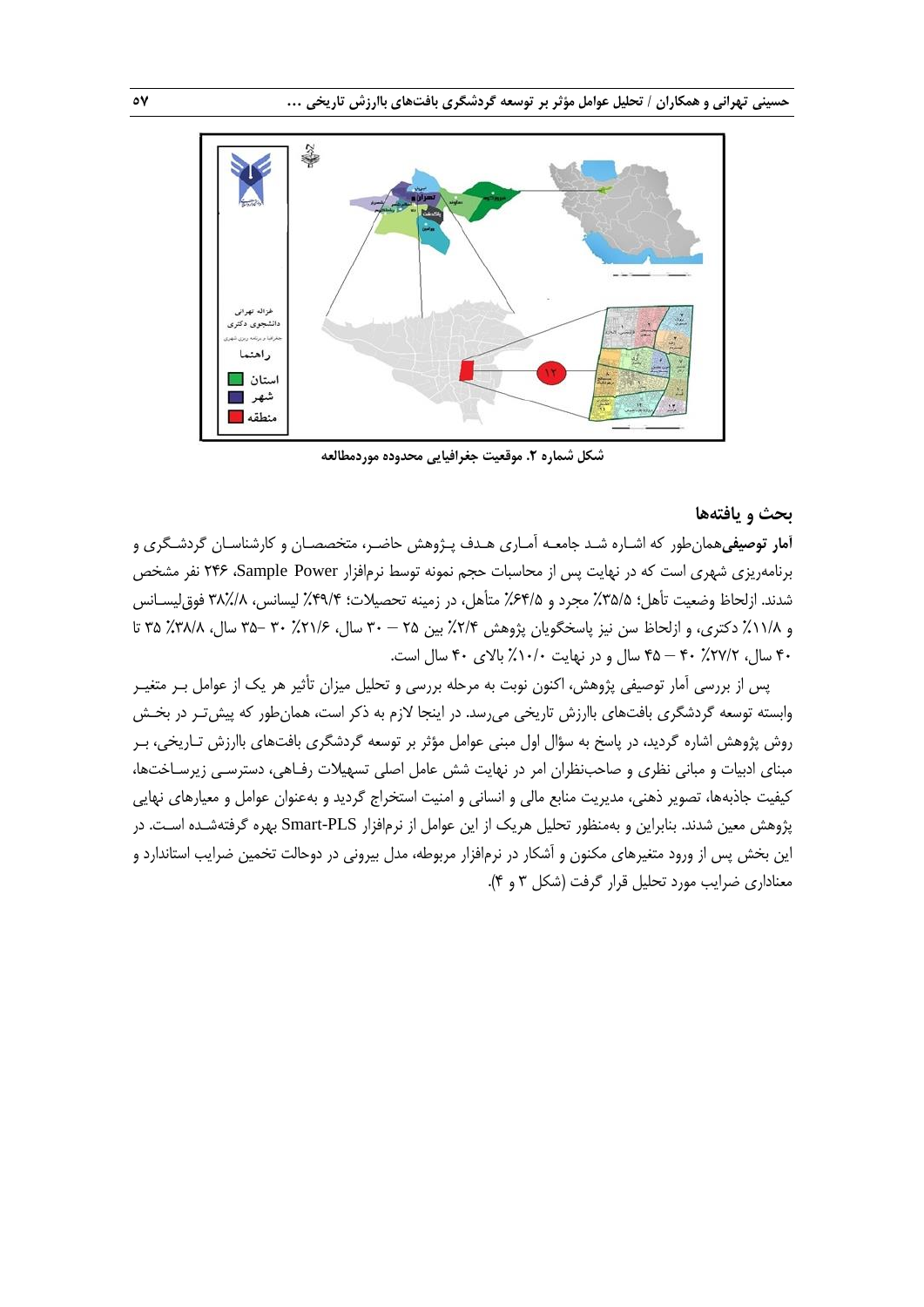

**شکل شماره .3 مدل در حالت تخمین ضرایب استاندارد**



.<br>شکل شماره ٤. مدل در حالت تخمین معناداری ضرایب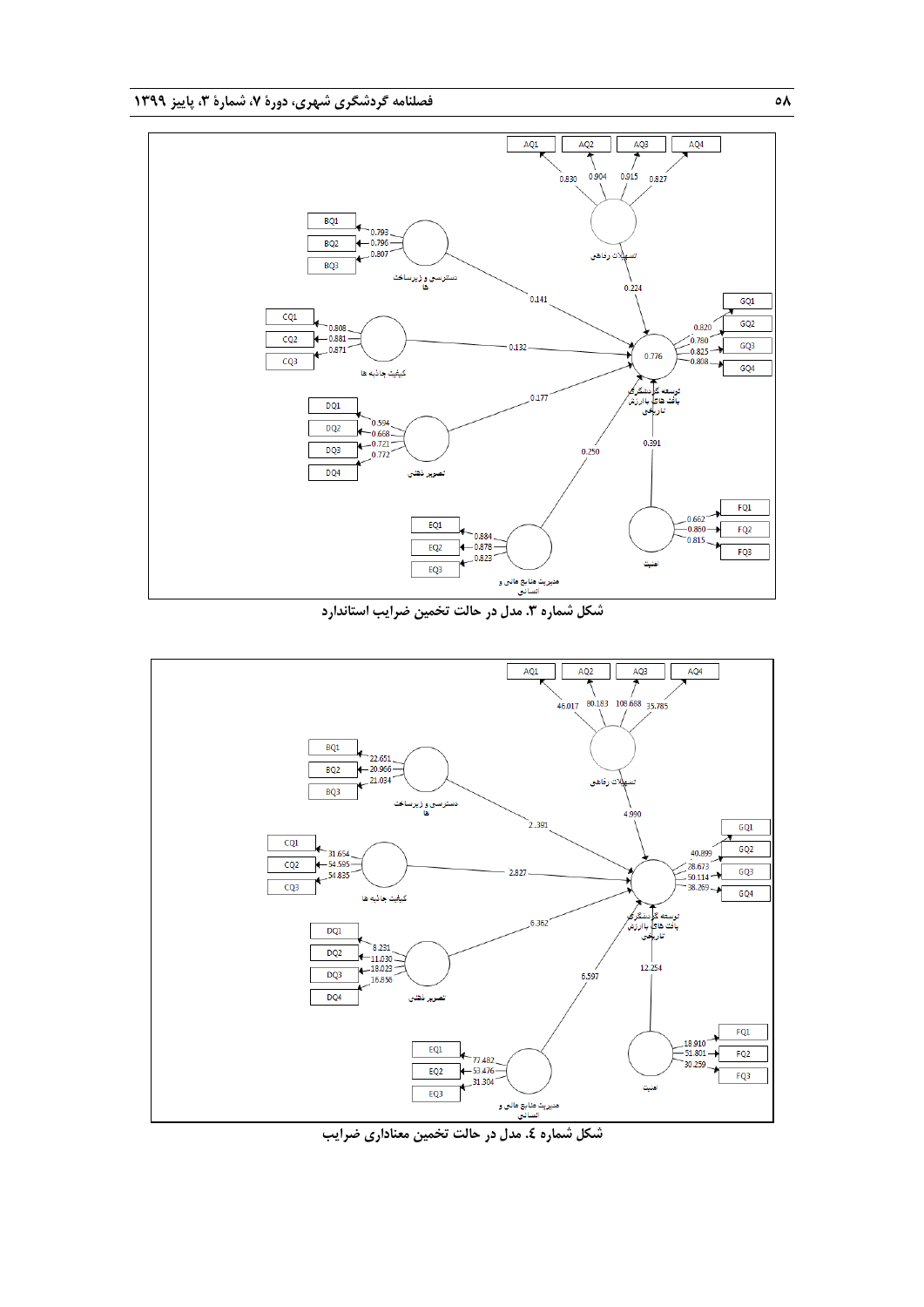الزم است تا پایایی و روایی مدل نیز بررسی شود که این امر در قالب چهـار آزمـون آلفـای کرونبـاخ، آزمـون پایـایی اشتراکی )دلوین گلدشتاین(، پایایی همبستگی اسپیرمن سواالت (a-rho (و در نهایـت آزمـون پایـایی اشـتراکی صـورت پذیرفت. نتایج در جدول زیر آورده شده است.

| پایایی اشتراکی<br>(AVE)          | همبستگي اسپيرمن<br>(RHO A)    | پایایی ترکیبی(CR)                  | آلفاي كرونباخ      | متغيرهاى تحقيق               |
|----------------------------------|-------------------------------|------------------------------------|--------------------|------------------------------|
| $\cdot$ / $\vee$ $\circ$ $\circ$ | $\cdot$ /9 $\cdot$ ۴          | .1959                              | $\cdot$ /195       | تسهيلات رفاهي                |
| $.754\text{A}$                   | $\cdot$ / $\vee\vee\triangle$ | $\cdot/\lambda$ ۴۱                 | $\cdot$ / $\gamma$ | دسترسی و زیرساختها           |
| $\cdot$ / $\vee$ r $\cdot$       | .795                          | $\cdot/\lambda$ 9.                 | $\cdot/\lambda$    | كيفيت جاذبهها                |
| $\cdot$ /vvq                     | .1195                         | $\cdot$ / $\vee$ $\wedge$ $\wedge$ | $\cdot/\lambda$ ۴۴ | تصوير ذهني                   |
| $\cdot$ / $V$ $\uparrow$ r       | $\cdot/\lambda$ ۳.            | .1195                              | .115               | مدیریت منابع مالی و انسانی   |
| $\frac{1}{2}$                    | $\cdot/\gamma \cdot \chi$     | $\cdot$ / $\Lambda$ V $\Lambda$    | $\cdot$ /191       | امنيت                        |
| ۲۵۴-                             | $\cdot$ / $\wedge$ re         | .700                               | $\cdot/\lambda$ ٢٣ | توســعه گردشــگرى بافتـهــاى |
|                                  |                               |                                    |                    | باارزش تاريخي                |

**جدول شماره .2 آزمونهای پایایی مدل**

مطابق نظر صاحبنظران از جمله رینجل (۲۰۱۵) و جانسون ۲۰۰۸، مقدار آلفای کرونباخ، پایایی ترکیبی و همبستگی اسپیرمن باید بالای ۰/۷ باشد و مقدار پایایی اشتراکی بالای ۰/۵، بر همین اساس و بـا توجـه بـه نتـایج بهدسـتآمده از جدول ۲ کلیه ضرایب بهدستآمده دارای شرایط مذکور هستند و با توجه به چهار آزمون پایایی، مدل صاحب پایایی است. همچنین مطابق نظر رینجل و هنسلر اگر شرط AVE>CR برقرار باشد؛ روایی همگرایی مدل تأیید میشود. با توجه بـه جدول )2( مشاهده میشود که مدل دارای روایی همگرا نیز است.

بهمنظور بررسی روایی واگرا از آزمون فورنل و الکر استفاده گردید که نتـایج آن در جـدول 3 ارائـه گردیـد. آزمـون فورنل و لاکر ٰاست که در سال ۱۹۸۶ این دو شخص بیان نمودند که علاوه بر سوالات یک متغیـر کـه بایـد از سـوالات متغیر دیگر واگرا باشد، باید خود متغیرهای پژوهش نیز بر اساس مفاهیمشان همبستگی بحرانـی بـاهم نداشـته باشـند. از جدول همبستگی متغیرها و میانگین واریانس استخراجی استفاده کردند و جدولی را بـا نـام جـدول فورنـل و الکـر پدیـد آوردند. اعداد روی قطر اصلی جذر AVE است که اگر بزررتر از همبستگی آن متغیر با متغیرهـای دیگـر باشـد، روایـی واگرا توسط این آزمون تأیید میشود.

|                                                 | امنىت                       | تسهيلات<br>رفاهي          | تصوير<br>ذهنى             | توسعه گردشگری<br>بافتهای باارزش<br>تاريخي | دسترسی و<br>زيرساختها   | مديريت منابع مالي<br>و انسانی | كيفيت<br>جاذبهها        |
|-------------------------------------------------|-----------------------------|---------------------------|---------------------------|-------------------------------------------|-------------------------|-------------------------------|-------------------------|
| امنيت                                           | $\cdot$ /YAY                |                           |                           |                                           |                         |                               |                         |
| تسهيلات رفاهي                                   | $\cdot/\Delta \cdot 7$      | $\cdot/\lambda$ Y $\cdot$ |                           |                                           |                         |                               |                         |
| تصوير ذهني                                      | $\cdot$ /۴۴۵                | $\cdot$ /۴۵۱              | .1597                     |                                           |                         |                               |                         |
| توســـعه گردشـــگرى<br>بافتهاى باارزش<br>تاريخي | $\cdot$ /Y۶۶                | $\cdot$ /۶9۲              | $\cdot$ /۵۷۶              | $\cdot/\lambda\cdot$ ٩                    |                         |                               |                         |
| دستر س<br>سی و<br>زيرساختها                     | .79                         | $\cdot/\tau$ 19           | $\cdot/\cdot \wedge \tau$ | $\cdot$ /۲۷۷                              | $\cdot$ / $\gamma$ ۹۹   |                               |                         |
| مدیریت منابع مـالی و<br>انسانى                  | .5549                       | .7544                     | $\cdot$ /۴۳۲              | $\cdot$ / $\vee$ a۴                       | $\cdot/\tau \cdot \chi$ | $\cdot/\lambda$ ۶۲            |                         |
| كيفيت جاذبهها                                   | $\cdot/\Delta \cdot \Delta$ | .754V                     | $\cdot$ /٣٨۴              | $\cdot$ /۶۲۳                              | $\cdot$ /۳ $\gamma$     | ۶۶۴.                          | $\cdot/\lambda\Delta f$ |
|                                                 |                             |                           |                           |                                           |                         |                               |                         |

**جدول شماره .2 آزمون فورنل و الکر**

1. Fornell-Larcker Criterion

1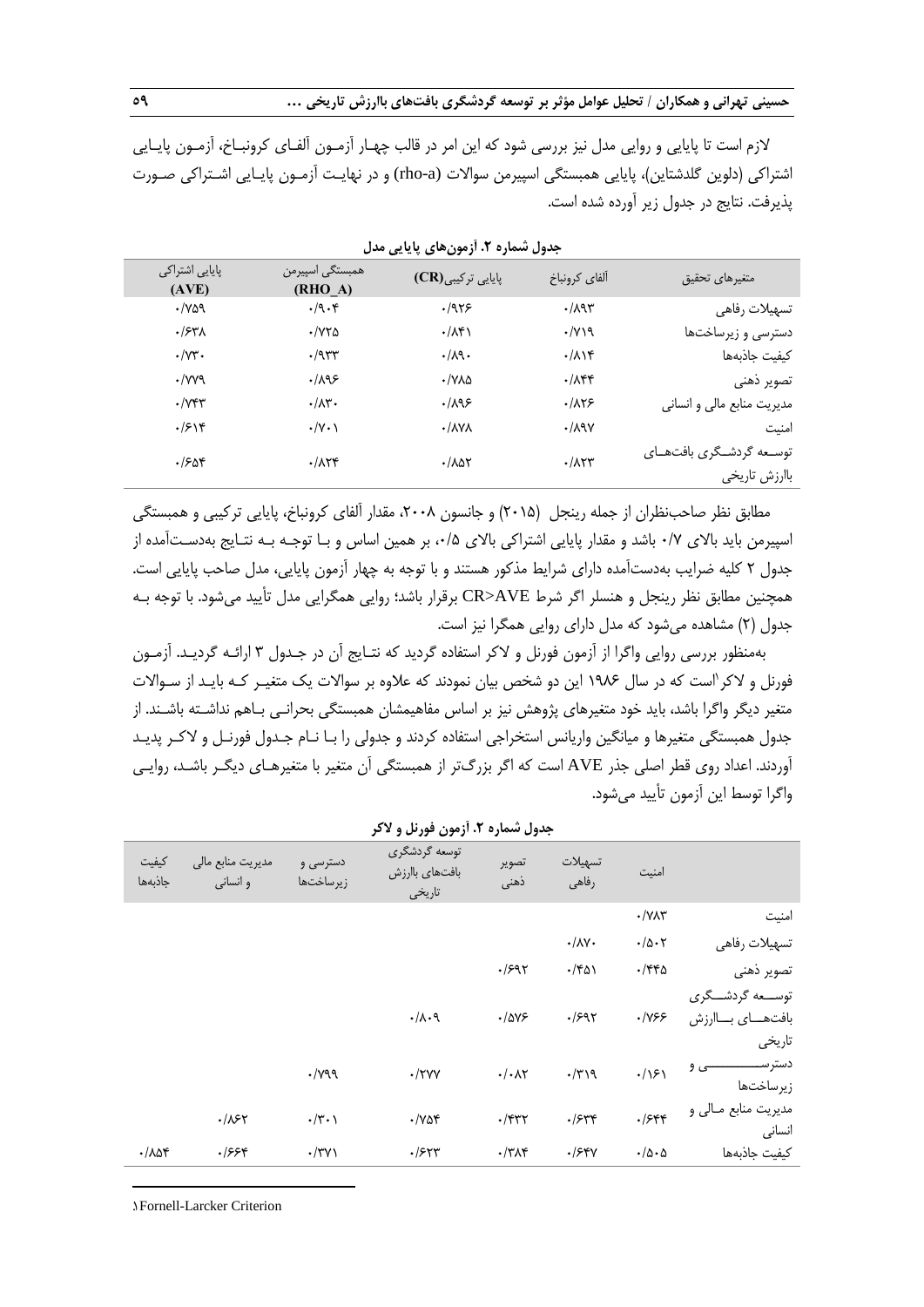مطابق با نتایج بهدستآمده، اعداد روی قطر اصلی جذر AVE بزررتر از همبستگی متغیـر مربوطـه بـا متغیرهـای دیگر است، بنابراین نهتنها سواالت یک متغیر با متغیر دیگر باهم همبستگی نداشته بلکه متغیرهای تحقیق نیز همبستگی بحرانی با همدیگر ندارند بنابراین روایی واگرا توسط این آزمون تأیید می شود.

بهمنظور بررسی معناداری مسیرها، سه مورد ضریب مسیر یا β،value-T و Sig باید بررسی شود کـه ضـریب مسـیر شدت و جهت را نشان داده و value-T باید در بازه -1/96 و 1/96 و مقدار Sig کوچـکتر از 0/05 و یـا 0/01 باشـد در این صورت میتوان گفت به ترتیب در سطح اطمینان %95 و %99 معنادار میباشد. یعنی پیشبینی میشود در یک نمونه بزرگتر از همان جامعه رابطه علی تأیید شود.

| نتيجه   | sig                             | T-value      | $\beta$ ضریب مسیر | مسير                                |
|---------|---------------------------------|--------------|-------------------|-------------------------------------|
| معنادار | $\cdot \, \! \cdot \cdot \cdot$ | f/99.        | .7779             |                                     |
|         |                                 |              |                   | توسعه گردشگری بافتهای باارزش تاریخی |
| معنادار | $\cdot/\cdot$ \ $\uparrow$      | $Y/Y$ ۹۱     | .799              |                                     |
|         |                                 |              |                   | توسعه گردشگری بافتهای باارزش تاریخی |
| معنادار | $\cdot\, \!\cdot\cdot\cdot\,$   | <b>TIATY</b> | .7157             | كيفيت جاذبهها <del>← ← ★</del>      |
|         |                                 |              |                   | توسعه گردشگری بافتهای باارزش تاریخی |
| معنادار | $\cdot\, \!\cdot\cdot\cdot\,$   | ۶۱۳۶۲        | .11YY             |                                     |
|         |                                 |              |                   | توسعه گردشگری بافتهای باارزش تاریخی |
| معنادار | $\cdot$ / $\cdot$ /             | 9/09V        | $\cdot$ /٢۵.      |                                     |
|         |                                 |              |                   | توسعه گردشگری بافتهای باارزش تاریخی |
| معنادار | $\cdot\, \!\cdot\cdot\cdot\,$   | 17/709       | $\cdot$ /۳۹۱      |                                     |
|         |                                 |              |                   | توسعه گردشگری بافتهای باارزش تاریخی |

**جدول شماره .4 آزمون معناداری و تحلیل مسیر**

بر مبنای جدول )4( و نتایج حاصل از آزمون معناداری و تحلیل مسیر، تمامی مسیرها با توجه به مقدار value-T کـه خارج از بازه 1/96 و -1/96 و یا مقدار 0/01>Sig در سـطح اطمینـان %99 معنـادار هسـتند و تنهـا مسـیر دسترسـی و زیرساختها بر متغیر توسعه گردشگری بافتهای باارزش تاریخی، با توجـه بـه مقـدار value-T کـه بزررتـر از 1/96 و مقدار 0/05 >Sig در سطح اطمینان %95 معنادار است.

بر اساس تحلیلهای صورت گرفته جدول شماره (۴)، در پاسخ به سؤال دوم پژوهش مبنی بر میزان تأثیر هر یـک از عوامل بر توسعه گردشگری بافت باارزش تاریخی منطقه 12 تهران مشخص گردید که به ترتیب عوامل امنیت با ضـریب مسیر 0/391؛ مدیریت منابع مالی و انسانی با ضریب مسیر 0/250؛ تسهیالت رفـاهی بـا ضـریب مسـیر 0/224؛ تصـویر ذهنی با ضریب مسیر 0/177؛ دسترسی و زیرساختها با ضریب مسیر 0/141 و کیفیت جاذبهها با ضـریب مسـیر 0/132 بیشترین شدت تأثیر را بر توسعه گردشگری بافت باارزش تاریخی منطقه 12 تهران دارا میباشند.

**آزمون برازش مدل کلی )معیار GOF)** برای بررسی برازش مدل کلی که هر دو بخش مدل اندازهگیری و ساختاری را کنترل میکند، معیار GOF به ترتیب زیـر محاسبه میشود:

(1) GOF= $\sqrt{\text{(communality)}} \times (\overline{\text{R square}})$ 

ست که برازش کلی ساختار (R square (R $^2$ ) معیار محاسباتی از مجذور میانگین R square (R $^2$ ) معیار محاسباتی از مجذور میانگین  $\rm GOF$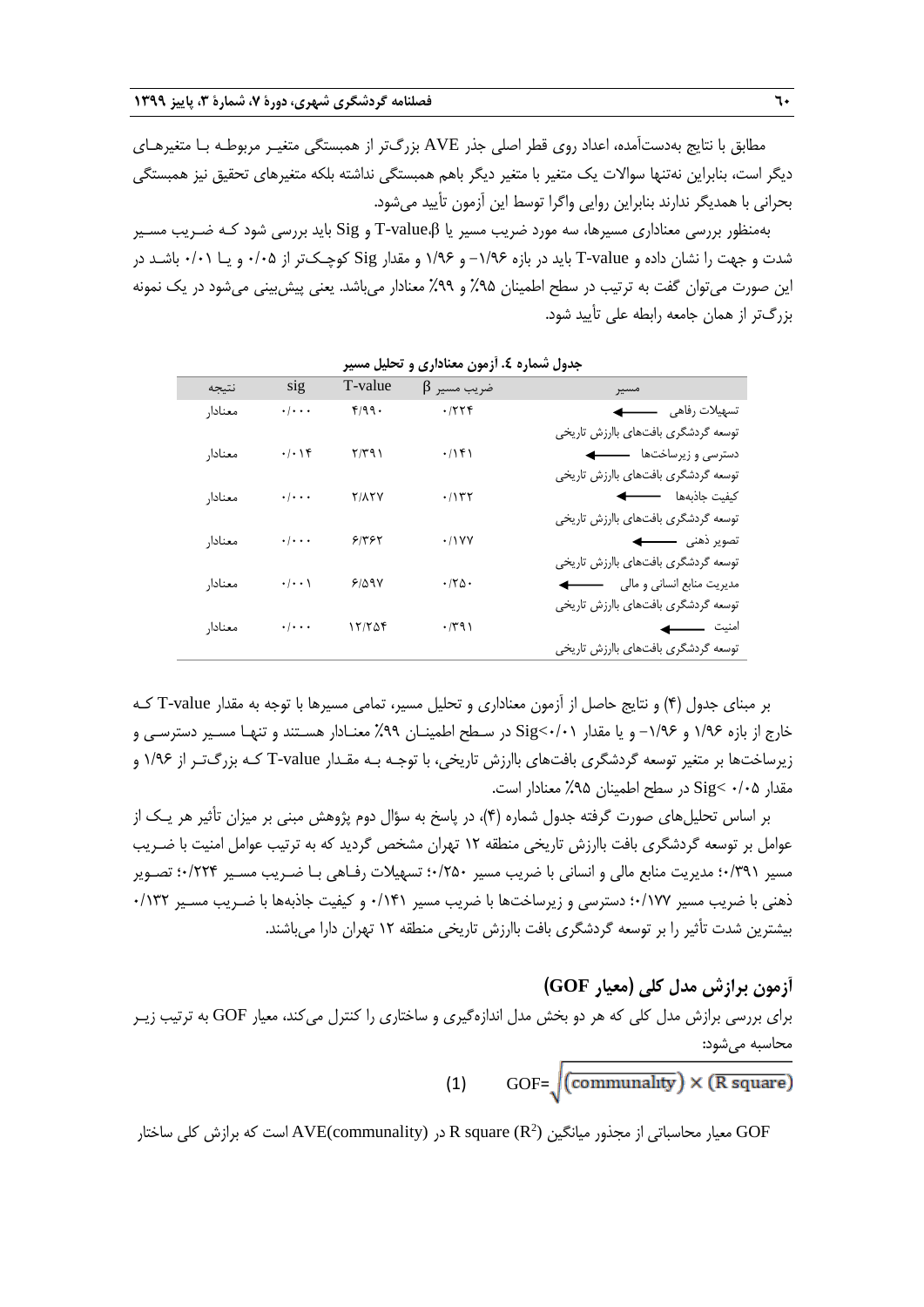مدل تحلیل مسیر را تأیید مینماید. وتزلس و همکاران (۲۰۰۹) سه مقدار ۰/۰۱، ۲۵/۰ و ۱/۳۶ را بهعنوان مقادیر ضعیف، متوسط و قوی معرفی کردهاند. توسط این معیار میتوان برازش بخش کلی را کنترل نمود (Wetzels et al,2009:180). مطابق با محاسبات پیشین شکل (۱) مقدار  $\mathrm{R}^2$  برابر است با ۱٬۷۷۶ و میانگین مقادیر اشتراکی برابـر اسـت بـا ۰/۷۰۲ در نتیجه مطابق با فرمول مقدار GOF برابر است با 0/738 بنابراین چون مقدار بهدستآمده بـرای GOF از 0/36 بزررتـر است، نشان از برازش قوی مدل کلی دارد.

# **نتیجهگیری**

با توجه به دیدگاه صاحبنظران امر، بهوضوح روشن است که بافتهای باارزش تاریخی در هویـت یـک جامعـه، شـهر و کشور نقش کلیدی و مؤثر دارد. از قرن 18 و 19 میالدی به بعد با توجه به انقالب صنعتی و تأثیرات حاصل از آن، شـاهد رشد سریع شهرنشینی هستیم که منجر به تغییر کاربری در شهرها بهویژه در مراکز شهرها که بافتهای تـاریخی عمـدتاً در آن جای دارند، گردید. در نتیجه، بهمرور بافتهای تاریخی دچار افول و فرسودگی شدند. بر همین اساس تا به امروز با توجه به ارزش هویتی و اقتصادی و اجتماعی که این بافتها دارند، در سطح جهانی رویکردهای متعددی متوجه این گونـه بافتها شده است. بااینحال و بهویژه در کشورهای درحالتوسعه از جمله کشور ما تجربه نشان داده است کـه رویکـردی صرفاً کالبدی نمیتواند در زمینه احیاء و حفظ اینگونه بافتها مؤثر واقع شوند و باید رویکرد به سمت رویکـردی فعالیـت مدار پیش رود تا در کنار رویکردهای کالبدی بتواند بهترین نتیجه را در برداشته باشد. در همین راستا، رویکرد گردشـگری نزدیک به دو دهه است که مدنظر قرارگرفته است. توسعه گردشگری نهتنها باعث حفظ و احیاء بافتهای تاریخی میشود بلکه منجر به رونق اقتصادی و پویایی اجتماعی در مراکز شهری و بافتهای تاریخی میشود. بر همین اساس و با توجـه به اینکه بافتهای تاریخی از جمله مهمترین مقاصد گردشگری محسوب میشـوند، صـاحبنظران امـر بـهویژه سـازمان جهانی جهانگردی، معیارهای استانداردی را در زمینه عوامل مؤثر بر توسعه گردشگری مطرح نموده است کـه عـالوه بـر نگاهی جامع، تخصصی نیز میباشد و میتوان گفت تنها در سایه تحقق آنها میتوان انتظار توسعه گردشگری بـاخخص گردشگری در بافتهای تاریخی را داشت. در پژوهش حاضر، که هدف اصلی آن ارائه مدل توسعه گردشـگری بافتهـای باارزش تاریخی از طریق بررسی و تحلیل تأثیر عوامل مؤثر بر توسعه گردشگری بافتهای باارزش تاریخی بوده است، بـا بررسی ادبیات پژوهش و مبانی نظری در نهایت 6 عامل، تسهیالت رفاهی، دسترسـی و زیرسـاختها، کیفیـت جاذبـهها، تصویر ذهنی، مدیریت منابع مالی و انسانی و امنیت بهعنوان عوامل اصلی مؤثر در توسعه گردشگری بافتهـای بـاارزش تاریخی شناخته شدند و سپس از طریق نرمافزار PLS-Smart سعی بر آن شد تا میزان تأثیرات این عوامل در جهت ارائه مدل بررسی شود. طبق نتایج بهدستآمده هر 6 عامل و تأثیر آن در توسعه گردشگری بافتهای باارزش تاریخی معنادار و تأیید شدند و بر اساس تحلیل مسیر و جدول (۴) به ترتیب عامل امنیت با ضریب مسـیر (تـأثیر) ۰۰/۳۹۱، مـدیریت منـابع مالی و انسانی با ۰/۲۵۰، تسهیلات رفاهی با ۰/۲۲۴ تصویر ذهنی با ۰/۱۷۷ دسترسـی و زیرسـاختها ۰/۱۴۱ و کیفیـت جاذبهها با 0/132 بیشترین تأثیر را در توسعه گردشگری بافت باارزش تاریخی منطقـه 12 تهـران دارا هسـتند. همچنـین نکتهٔ حائز اهمیت که در یافتهها به چشم میخورد، عامل امنیت است که در رتبه اول قرارگرفته شد که خود داللت بر اهمیت این عامل در توسعه گردشگری منطقه دارد و ضرورت توجه ویژه را میطلبد. بر همین مبنا، مشـخص گردیـد کـه پژوهش حاضر با سایر تحقیقات بهویژه مطالعه تیموری و همکاران )1393(، اسعدی و اردکانی در سال )1394(، فرنانـدزو همکاران )2016( که در زمینه عوامل مؤثر بر توسعه گردشگری تاریخی صورت پذیرفته؛ تفاوت فاحشی وجـود دارد زیـرا همانطور که بیان گردید پس از مرور ادبیات مربوط سعی شد تا طیف کاملی از عوامل مدنظر قرار بگیرد از جملـه عامـل امنیت و تصویر ذهنی که در تحقیقات قبلی مورد تأکید واقع نشده بود. بر اساس نتـایج بهدسـتآمده از تحلیـل کمـی در نرمافزار PLS-Smart، مشخص گردید که عامل امنیت رتبه اول را در بین سایر عوامـل کسـب نمـود، همچنـین عامـل تصویر ذهنی که از ویژگیهای متمایزکننده تحقیق حاضر است نیز در رتبه چهارم و قبل از دو عامل دسترسـی و کیفیـت

1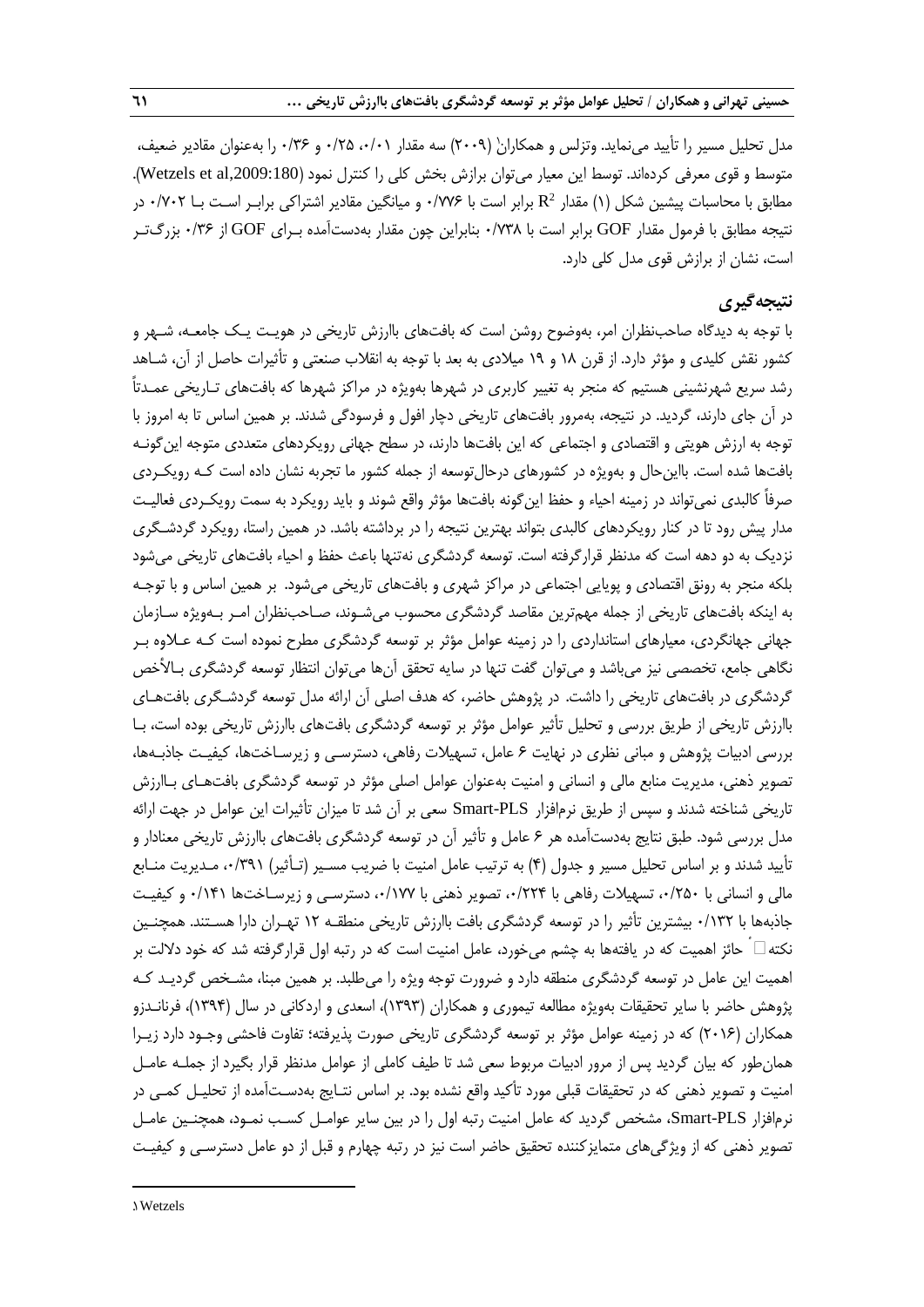جاذبهها قرارگرفته که خود نیز داللت بر اهمیت ادراك و برداشت گردشگران از منطقه دارد. بنابراین با توجـه بـه مباحـ بیانشده، میتوان گفت که مطالعه حاضر از این حیث با سایر تحقیقات، تفاوت دارد. همچنین مشخص گردیـد کـه مـدل متناسب توسعه گردشگری بافت باارزش تاریخی منطقه 12 کالنشهر تهران مبتنی بر تحقق 6 عامل با محوریت امنیت و تصویر ذهنی (با توجه به نتایج) است.

# **تقدیر و تشکر**

بنا به اظهار نویسنده مسئول، این مقاله که مستخرج از رساله دکتری است، حامی مالی نداشته است.

# **منابع**

- 1( اسعدی، میرمحمد و اردکانی، سعید )1394( ارائه مدلی پویا جهت توسعه گردشگری تاریخی )مورد مطالعـه: اسـتان یـزد(، دو فصلنامه کاوشهای مدیریت بازرگانی، پاییز و زمستان ۱۳۹۴، سال ۷، شماره ۱۴، صص. ۱۶۷–۱۴۷.
- 2( بیکی، پریسا و تردست، زهرا )1397( ارزیابی کیفیت اجزای مقصد گردشگری شهری از جنبه مدیریت مقصد )مطالعه موردی: آرامگاه فردوسی، شهر توس)، فصلنامه گردشگری شهری، بهار ۱۳۹۷، دوره ۵، شماره ۱، صص. ۶۸–۵۳.
- 3( پژوهان، موسی و پورمقدم، زهرا )1397( برنامهریزی راهبردی گردشـگری شـهری بـا رویکـرد بـازآفرینی فرهنـگ مبنـا در بافتهای تاریخی مطالعه موردی: بافت قدیم شهر رشت، فصلنامه مطالعات شهری، تابستان ،1397 دوره ،7 شماره ،27 صص.  $55 - 01$
- 4( پوراحمد، احمد و احمدیفرد، نرگس )1397( بررسی نقش گردشگری خـالق در بـازآفرینی بافـت تـاریخی )مطالعـه مـوردی: منطقه ۱۲ شهر تهران)، فصلنامه پژوهشهای جغرافیای برنامهریزی شهری، بهار ۱۳۹۷، دوره ۶ شماره ۱، صص. ۹۰–۷۵.
- 5( تیموری، راضیه؛ کرمی، فریبا؛ تیموری، زینب؛ صفدری، امین )1393( عوامل مؤثر بر گردشگری مکانهـای تـاریخی شـهری نمونه موردی: بازار تاریخی کلان شهر تبریز، فصلنامه گردشگری شهری، زمستان ۱۳۹۳، دوره ۱، شماره ۱، صص. ۷۸-۶۳
- 6( خضرنژاد، پخشان و حیدری چیانه، رحیم )1395( تحلیلی بر عوامل مؤثر بر شکلگیری تصویر مقصـد در گردشـگری شـهری مطالعه موردی: شهر ارومیه، فصلنامه مطالعات شهری، زمستان ۱۳۹۵، دوره ۶ شماره ۲۱، صص. ۱۶-۵.
- 7( خوشفر، غالمرضا؛ محمدی، راضیه؛ محمدی، آرزو؛ پرورش، عفت؛ ساالری، محبوبه )1392( بررسی نقش امنیت اجتمـاعی در توسعه گردشگری (موردمطالعه: تفرجگاههای استان خراسان جنوبی)، مهرماه ۱۳۹۱، همـایش ملـی خراسـان جنـوبی نظـم و امنیت (خراسان جنوبیشناسی انتظامی، فرصتها و چالشها)، اردیبهشت ۱۳۹۲، دانشگاه بیرجند.
- 8( خضرلوی اقدم، علی؛ حسینزاده دلیر، کریم؛ سلطانی، علیرضا )1397( ارزیابی عوامل مؤثر بر باززنده سازی بافـت تـاریخی بـا رویکرد توسعه گردشگری (نمونه موردی: شهر خوی)، فصلنامه جغرافیا (برنامـهریزی منطقـهای)، سـال ۹، شـماره ۱، صـص.  $.071 - 0.7$
- 9( دلشاد، علی )1396( تحلیل عوامل مؤثر بر توسعه و تکامل مقصدهای گردشـگری، فصـلنامه گردشـگری و توسـعه، سـال ،6 شماره ،10 صص. .135-149
	- 10( دیناری، احمد )1384( گردشگری شهری در ایران و جهان، چاپ اول، مشهد: انتشارات دانشگاه فردوسی.
		- 11( رجبی، آزیتا )1398( شهر گردشگر "شهر گردشگر محور" چاپ اول، تهران: انتشارات مهکامه.
		- 12( دلبری، علی و رجبی، محمدهادی )1390( مدیریت مقصد توریسم، چاپ اول تهران: انتشارات مهکامه.
- 13( شربتیان، محمدحسن )1390( تأملی بر گردشگری شهری در ایران و ارائه راهکارهایی در جهـت توسـعه پایـدار ایـن صـنعت شهری، اولین همایش بینالمللی مدیریت گردشگری و توسعه پایدار، 7 مهرماه ،1390 دانشگاه آزاد اسالمی واحـد مرودشـت. ص ۱۸۰.
- 14( قربانی، حمید؛ احمدی، سجاد؛ معرفت نیا، سارا )1392( نقش مدیریت شهری در توسعه پایدار گردشگری شهر بوشهر، ماهنامه پیام سبز، آبان و آذر ۱۳۹۲، سال ۱۳، شماره ۱۱۲، صص ۳۷–۳۳.
- 15( قنبری، سیروس؛ علی زاده، محمدرضا؛ اسالم فرد، فاطمه؛ فتوحی اردکانی، محمـد )1394( ارزیـابی عوامـل مـؤثر در توسـعه گردشگری تاریخی-فرهنگی با استفاده از مدل یابی معادالت ساختاری مطالعه موردی: شهر تاریخی فرحآباد، فصلنامه فضای